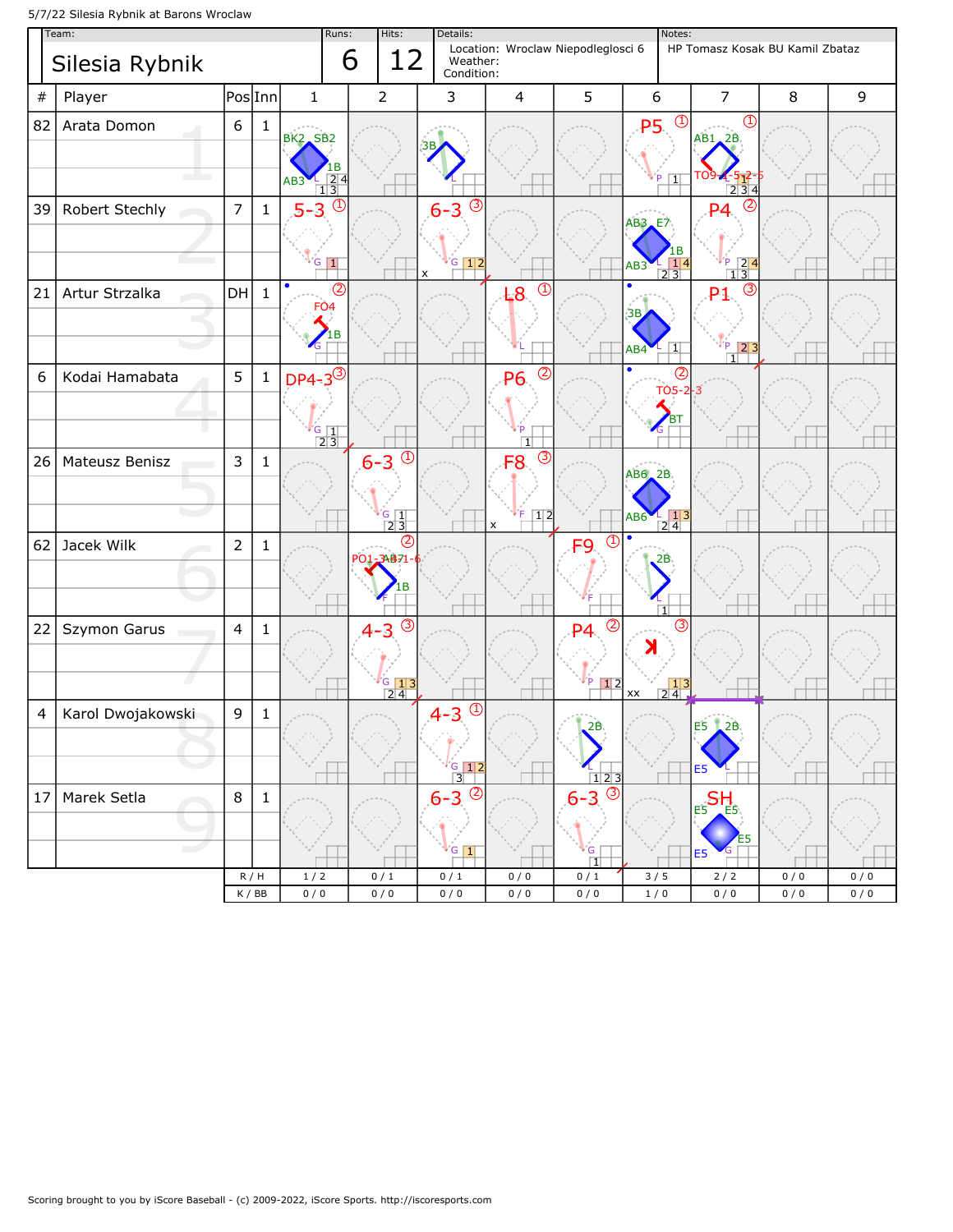5/7/22 Silesia Rybnik at Barons Wroclaw

| Team:                      |                    |                          |                                    | Runs:                                                            | Hits:                    | Details:                                                                                             | Notes:                                                                                        |                                        |                                                 |                     |            |            |
|----------------------------|--------------------|--------------------------|------------------------------------|------------------------------------------------------------------|--------------------------|------------------------------------------------------------------------------------------------------|-----------------------------------------------------------------------------------------------|----------------------------------------|-------------------------------------------------|---------------------|------------|------------|
| 4<br><b>Barons Wroclaw</b> |                    |                          |                                    |                                                                  |                          | Location: Wroclaw Niepodleglosci 6<br>HP Tomasz Kosak BU Kamil Zbataz<br>4<br>Weather:<br>Condition: |                                                                                               |                                        |                                                 |                     |            |            |
| #                          | Player             | Pos Inn                  |                                    | $\mathbf{1}$                                                     | $\overline{2}$           | 3                                                                                                    | $\overline{4}$                                                                                | 5                                      | 6                                               | $\overline{7}$      | 8          | 9          |
| 12                         | Piotr Pludowski    | 6                        | $\mathbf{1}$                       | WP4_AB3<br>вв<br>$\begin{array}{r} 15 \\ 234 \end{array}$<br>AB4 |                          | $\circledS$<br>FO <sub>3</sub><br>1B<br>$\overline{1}$                                               |                                                                                               | $\overline{2}$<br>11                   | $\bigcirc$<br>$6 - 3$<br>G                      |                     |            |            |
| 6                          | Cezary Hryniowski  | $\overline{2}$           | $\mathbf{1}$                       | $\left( 1\right)$<br>F <sub>8</sub><br>$\vert$ 1                 |                          | $\bigcirc$<br><b>P5</b><br>$\overline{11}$                                                           |                                                                                               |                                        | E6<br>E6<br>AB4                                 |                     |            |            |
| 3                          | Anton Pryputnevich | DH                       | $\mathbf{1}$                       | WP4                                                              |                          | $DP4 - 6 - 3^3$                                                                                      |                                                                                               |                                        | $AB4$ <sub><math>E8</math></sub>                |                     |            |            |
| $\mathbf{u}$               | п                  | $\mathsf 9$              | $\overline{7}$                     | E3<br>AB <sub>5</sub>                                            |                          | G<br>$\overline{1}$                                                                                  |                                                                                               |                                        | AB4                                             |                     |            |            |
| 24                         | Abel Jefte Medina  | 8                        | $\mathbf{1}$                       | (3)<br>$AB6$ <sub><math>E3</math></sub>                          |                          |                                                                                                      | $\mathbb{C}$<br>TO5-2                                                                         |                                        | $\overline{\bullet \bullet}$<br>OT <sub>4</sub> |                     |            |            |
| $\mathbf{H}$               | $\mathbf{H}$       | $\overline{7}$           | 6                                  | l 06-454 <sub>112</sub><br>$F: 5 \ 49$                           |                          |                                                                                                      | 1В<br>$1\overline{2}$                                                                         |                                        |                                                 |                     |            |            |
| 14                         | Pawel Lakomy       | 5                        | $\mathbf{1}$                       | $\circled{c}$<br>SF <sub>8</sub>                                 |                          |                                                                                                      | $6 - 3$ <sup>②</sup>                                                                          |                                        | (2)<br>F8                                       |                     |            |            |
|                            |                    |                          |                                    | $\frac{1}{2}$ $\frac{1}{4}$ 3                                    |                          |                                                                                                      | $\begin{array}{ c c c }\n \hline\n \text{G} & \text{12} \\ \hline\n \text{345}\n \end{array}$ |                                        |                                                 |                     |            |            |
| 34                         | Illia Sheremeta    | 9                        | $\mathbf{1}$                       |                                                                  |                          |                                                                                                      | $\circled{3}$<br>F <sub>8</sub>                                                               |                                        | $\circled{3}$<br>$6 - 3$                        |                     |            |            |
| 11                         | Marcin Musialek    | $\overline{4}$           | $\overline{7}$                     |                                                                  |                          |                                                                                                      | T                                                                                             |                                        | $G$ $1$<br>$\sqrt{2}$                           |                     |            |            |
| 4                          | Philip Coleman     | $\overline{4}$           | $\mathbf{1}$                       |                                                                  | $\textcircled{1}$<br>P4  |                                                                                                      |                                                                                               | $\circled{1}$                          |                                                 | $\circled{1}$<br>F8 |            |            |
| $\mathbf{H}$               | $\mathbf{H}$       | $\mathbf{1}$             | 7                                  |                                                                  |                          |                                                                                                      |                                                                                               | F.<br>$\overline{1}$<br>$\overline{2}$ |                                                 | 1 2<br>3            |            |            |
| 17                         | Robert Roggenbuck  | 3                        | $\mathbf{1}$                       |                                                                  | $\circled{2}$<br>$6 - 3$ |                                                                                                      |                                                                                               | $\circledcirc$<br>F9                   |                                                 | $\circledS$<br>E6   |            |            |
|                            |                    |                          |                                    |                                                                  | $G$ 12                   |                                                                                                      |                                                                                               | $\sqrt{2}$<br>$\Box$                   |                                                 | 12                  |            |            |
| 37                         | Mateusz Biernacki  | $\overline{7}$           | $\mathbf{1}$                       |                                                                  | (3)<br>$5 - 3$           |                                                                                                      |                                                                                               | $\circled{3}$<br><b>PO1</b> E2         |                                                 | $\circled{3}$<br>U1 |            |            |
| 35                         | Yaroslav Kluienko  | $\overline{\phantom{a}}$ | 5                                  |                                                                  |                          |                                                                                                      |                                                                                               |                                        |                                                 |                     |            |            |
| $\mathbf{H}$               | $\mathbf{H}$       | 8                        | $6\,$                              |                                                                  | $rac{G}{1}$ $rac{2}{3}$  |                                                                                                      |                                                                                               | $\overline{4}$<br>123                  |                                                 | <b>G</b>            |            |            |
|                            |                    | R/H                      | $\mathsf K$ / $\mathsf B\mathsf B$ | 2/0<br>0/1                                                       | 0/0<br>0/0               | 0/1<br>0/0                                                                                           | 0/1<br>0/0                                                                                    | 0/1<br>0/0                             | 2/1<br>0/0                                      | 0/0<br>0/0          | 0/0<br>0/0 | 0/0<br>0/0 |
|                            |                    |                          |                                    |                                                                  |                          |                                                                                                      |                                                                                               |                                        |                                                 |                     |            |            |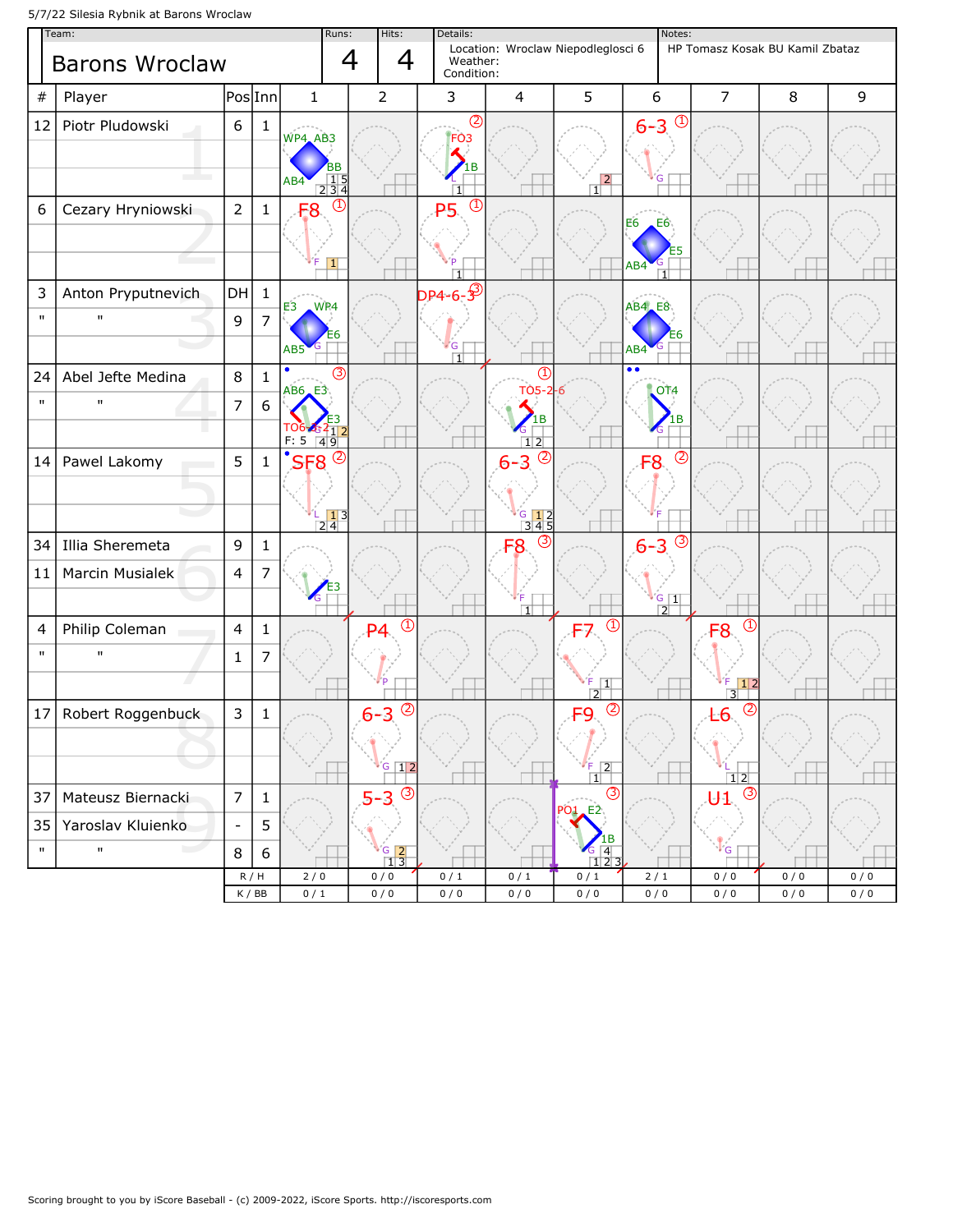| Marcin Musialek - 6.00 innings |  | Philip Coleman - 1.00 innings |               |  |  |  |
|--------------------------------|--|-------------------------------|---------------|--|--|--|
| Balls: 21                      |  |                               | Balls: 6      |  |  |  |
| Strikes: 53                    |  |                               | Strikes: 10   |  |  |  |
| Total: 74                      |  |                               | Total: 16     |  |  |  |
| Wild: $0$                      |  |                               | Wild: $0$     |  |  |  |
| Balks: 1                       |  |                               | Balks: 0      |  |  |  |
| Batters: 25                    |  |                               | Batters: 5    |  |  |  |
| HBP: 0                         |  |                               | HBP: 0        |  |  |  |
| Walks: 0                       |  |                               | Walks: 0      |  |  |  |
| Strikeouts: 1                  |  |                               | Strikeouts: 0 |  |  |  |
| Hits: 10                       |  |                               | Hits: 2       |  |  |  |
| Total Runs: 4                  |  |                               | Total Runs: 2 |  |  |  |
| Earned: 4                      |  |                               | Earned: 1     |  |  |  |
|                                |  |                               |               |  |  |  |

## Adrian Mularczyk - 7.00 innings